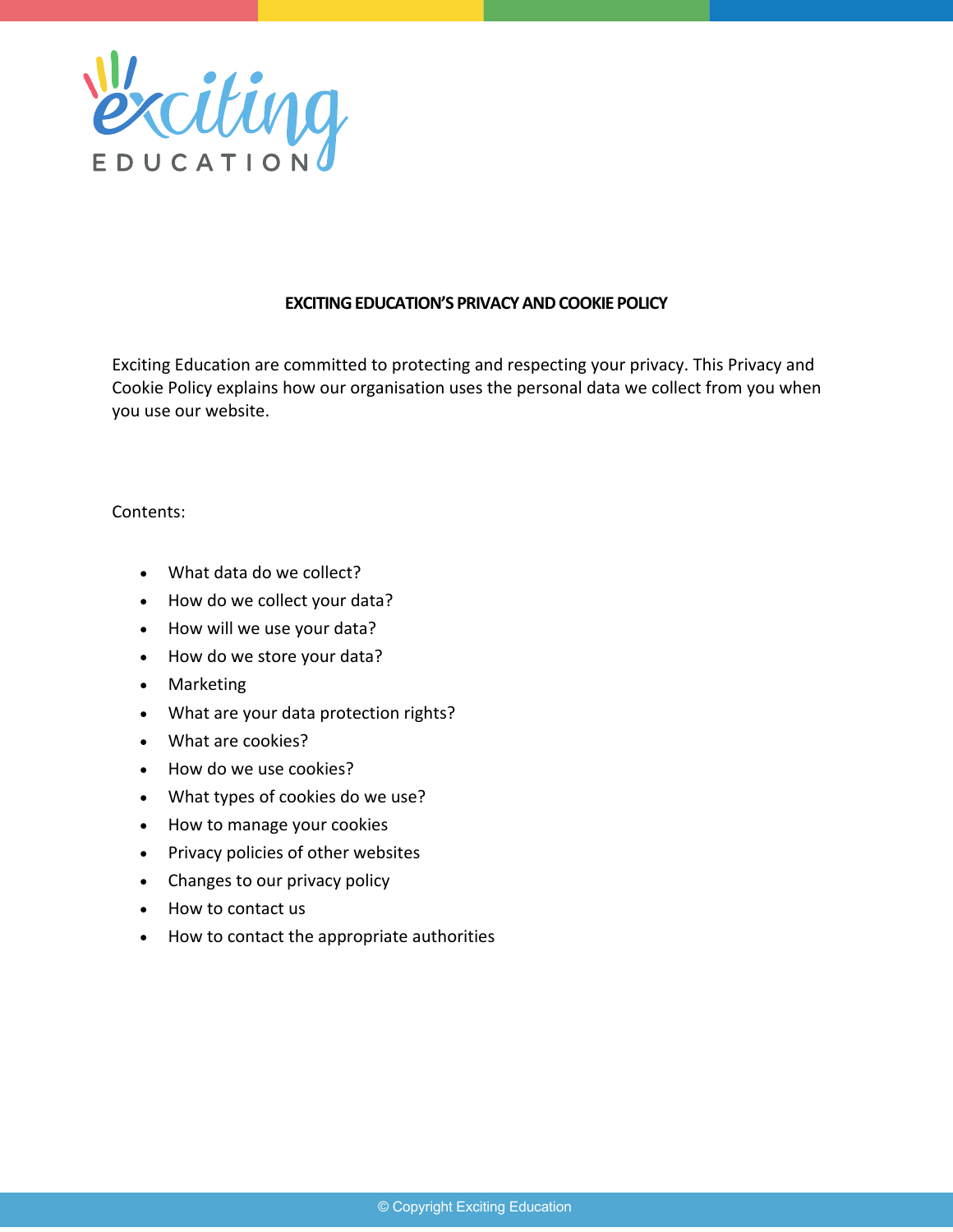

# **What data do we collect?**

The Exciting Education website collects the following data:

• Personal and business identification information (Name, email address, phone number, etc.)

## **How do we collect your data?**

You directly provide Exciting Education with most of the data we collect. We collect data and process data when you:

- Contact us online or place an order for any of our products or services.
- Voluntarily complete a customer survey or provide feedback.
- Use or view our website via your browser's cookies.

Exciting Education may also receive your data indirectly from the following sources:

• From your third-party contacts or contacts of our employees who believe we may be able to offer you a service.

#### **How will we use your data?**

Exciting Education collects your data so that we can:

- Process your order and provide a service to you.
- Email you with special offers on other products and services we think you might like.

We will not share your data with any other companies.

When Exciting Education processes your order, it may send your data to, and also use the resulting information from, credit reference agencies to prevent fraudulent purchases.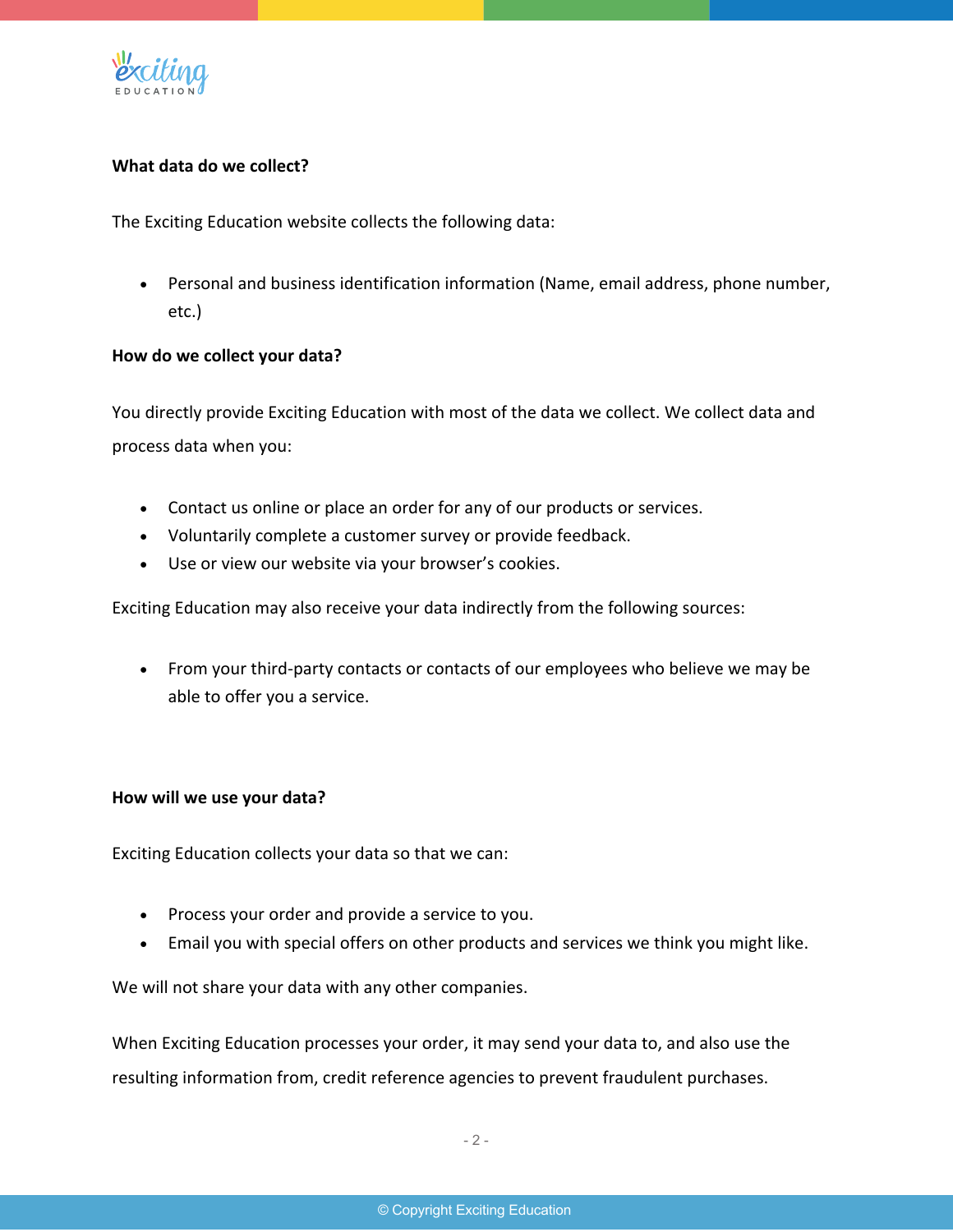

## **How do we store your data?**

Exciting Education securely stores your data using online service provider HubSpot, Microsoft Office and Mailchimp software. These services provide industry standard security for clients. Our accounts are password protected and access by employees only.

If your data becomes inactive, Exciting Education will keep your data for up to five years. Once this time period has expired, we will delete your data

#### **Marketing**

Exciting Education would like to send you information about products and services of ours that we think you might like.

If you have agreed to receive marketing, you may always opt out at a later date. You have the right at any time to stop Exciting Education from contacting you for marketing purposes.

If you no longer wish to be contacted for marketing purposes, please contact us and let us know on info@excitingeducation.co.uk.

## **What are your data protection rights?**

Exciting Education would like to make sure you are fully aware of all of your data protection rights. Every user is entitled to the following:

**The right to access** – You have the right to ask Exciting Education for copies of your personal data. We may charge you a small fee for this service.

**The right to rectification** – You have the right to request that Exciting Education correct any information you believe is inaccurate. You also have the right to request Exciting Education to complete the information you believe is incomplete.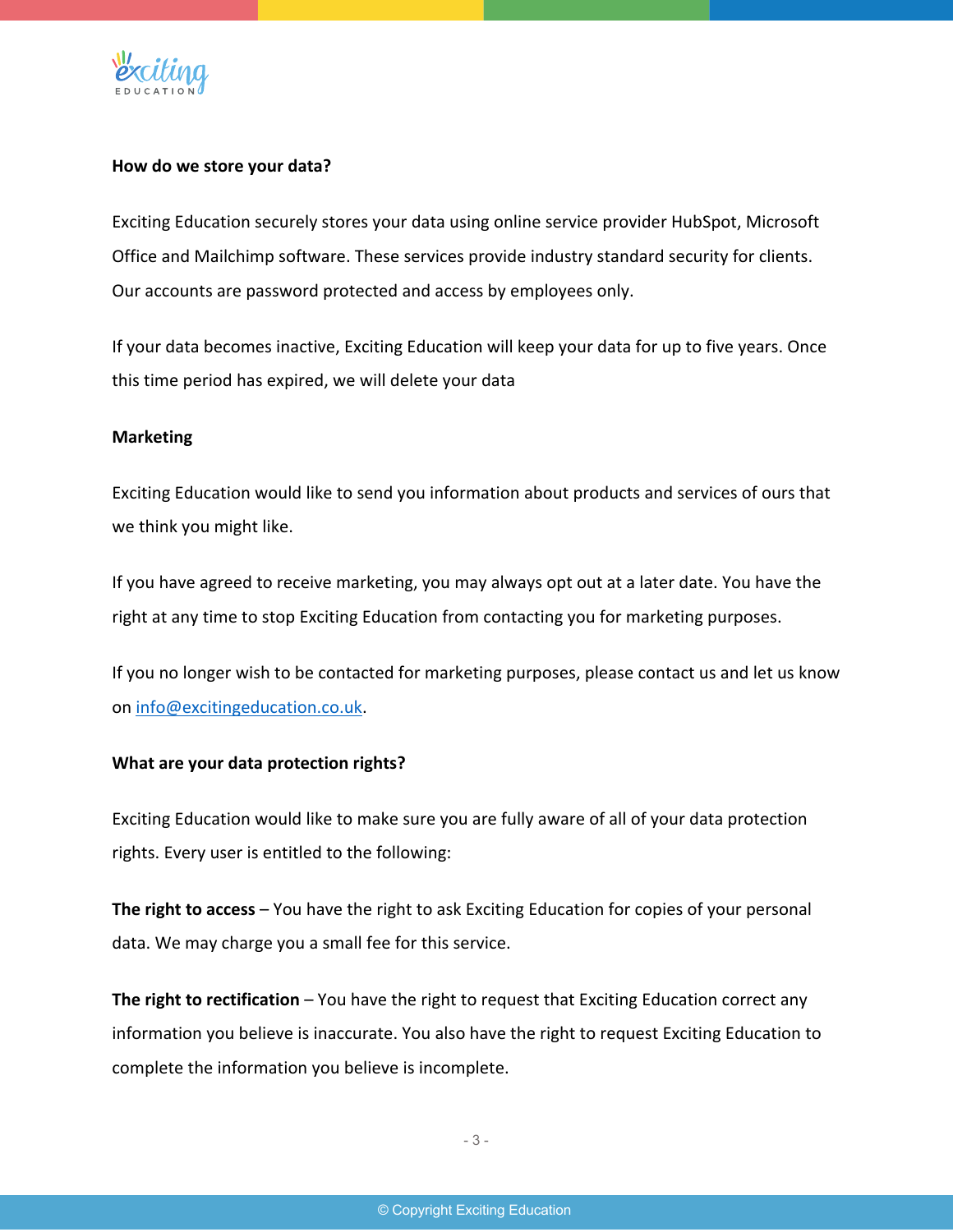

**The right to erasure** – You have the right to request that Exciting Education erase your personal data, under certain conditions.

**The right to restrict processing** – You have the right to request that Exciting Education restrict the processing of your personal data, under certain conditions.

**The right to object to processing** – You have the right to object to Exciting Education's processing of your personal data, under certain conditions.

**The right to data portability** – You have the right to request that Exciting Education transfer the data that we have collected to another organisation, or directly to you, under certain conditions.

If you make a request, we have one month to respond to you. If you would like to exercise any of these rights, please contact us at our email: info@excitingeducation.co.uk

Or write to us: Exciting Education, Unit 2, 2 Pennygillam Way, Pennygillam Industrial Estate, Launceston, Cornwall, United Kingdom, PL15 7ED

## **Cookies**

Cookies are text files placed on your computer to collect standard Internet log information and visitor behaviour information. When you visit our website, we may collect information from you automatically through cookies or similar technology

For further information, visit allaboutcookies.org.

## **How do we use cookies?**

Exciting Education uses cookies in a range of ways to improve your experience on our website, including:

• Understanding how you use our website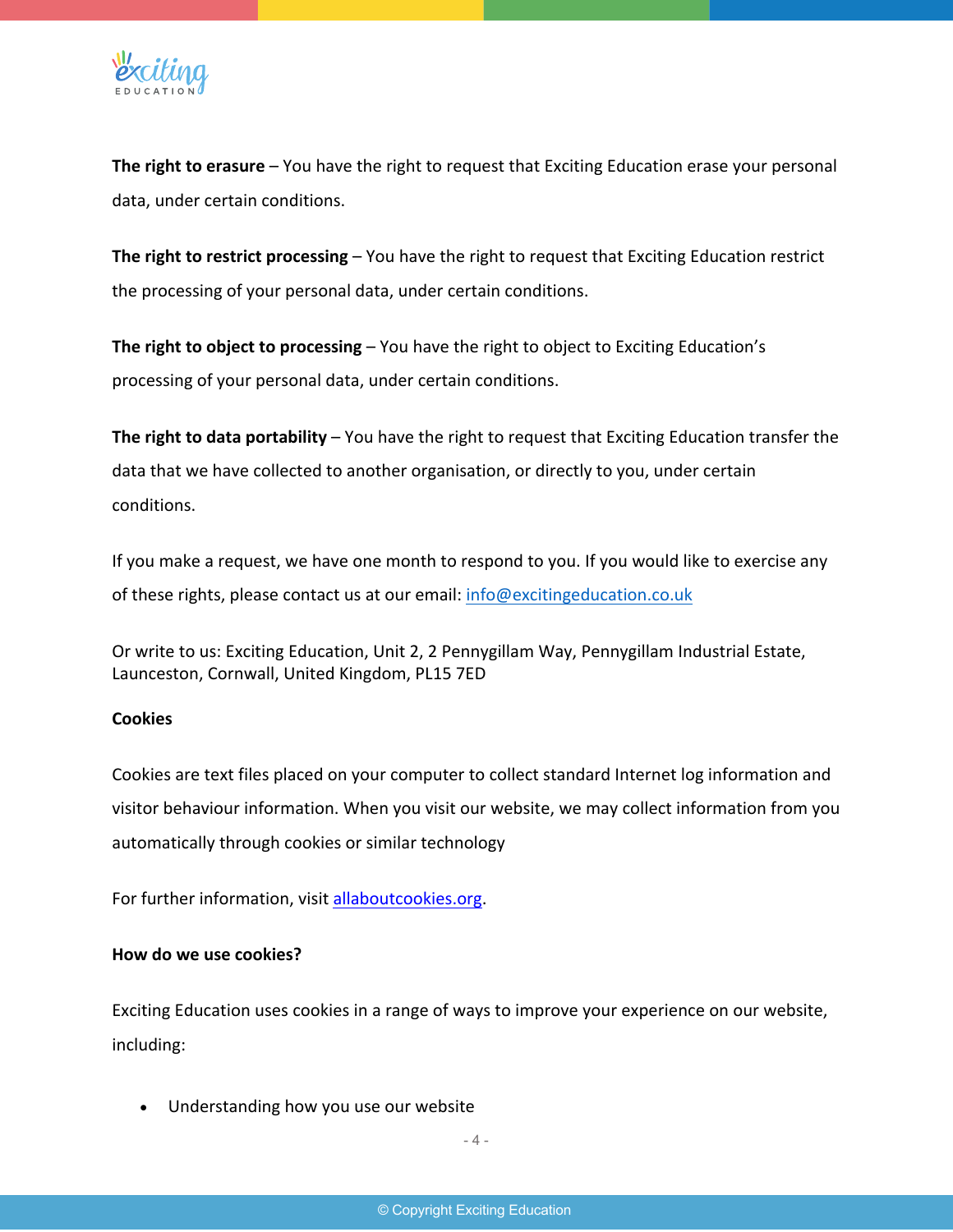

#### **What types of cookies do we use?**

There are a number of different types of cookies, however, our website uses:

• Functionality – Exciting Education uses these cookies so that we recognize you on our website and remember your previously selected preferences. These could include what language you prefer and location you are in. A mix of first-party and third-party cookies are used.

#### **How to manage cookies**

You can set your browser not to accept cookies, and the above website tells you how to remove cookies from your browser. However, in a few cases, some of our website features may not function as a result.

#### **Privacy policies of other websites**

The Exciting Education website contains links to other websites. Our privacy policy applies only to our website, so if you click on a link to another website, you should read their privacy policy.

#### **Changes to our privacy policy**

Exciting Education keeps its privacy policy under regular review and places any updates on this web page. This privacy policy was last updated in November 2021.

#### **How to contact us**

If you have any questions about Exciting Education's Privacy and Cookies Policy, the data we hold on you, or you would like to exercise one of your data protection rights, please do not hesitate to contact us.